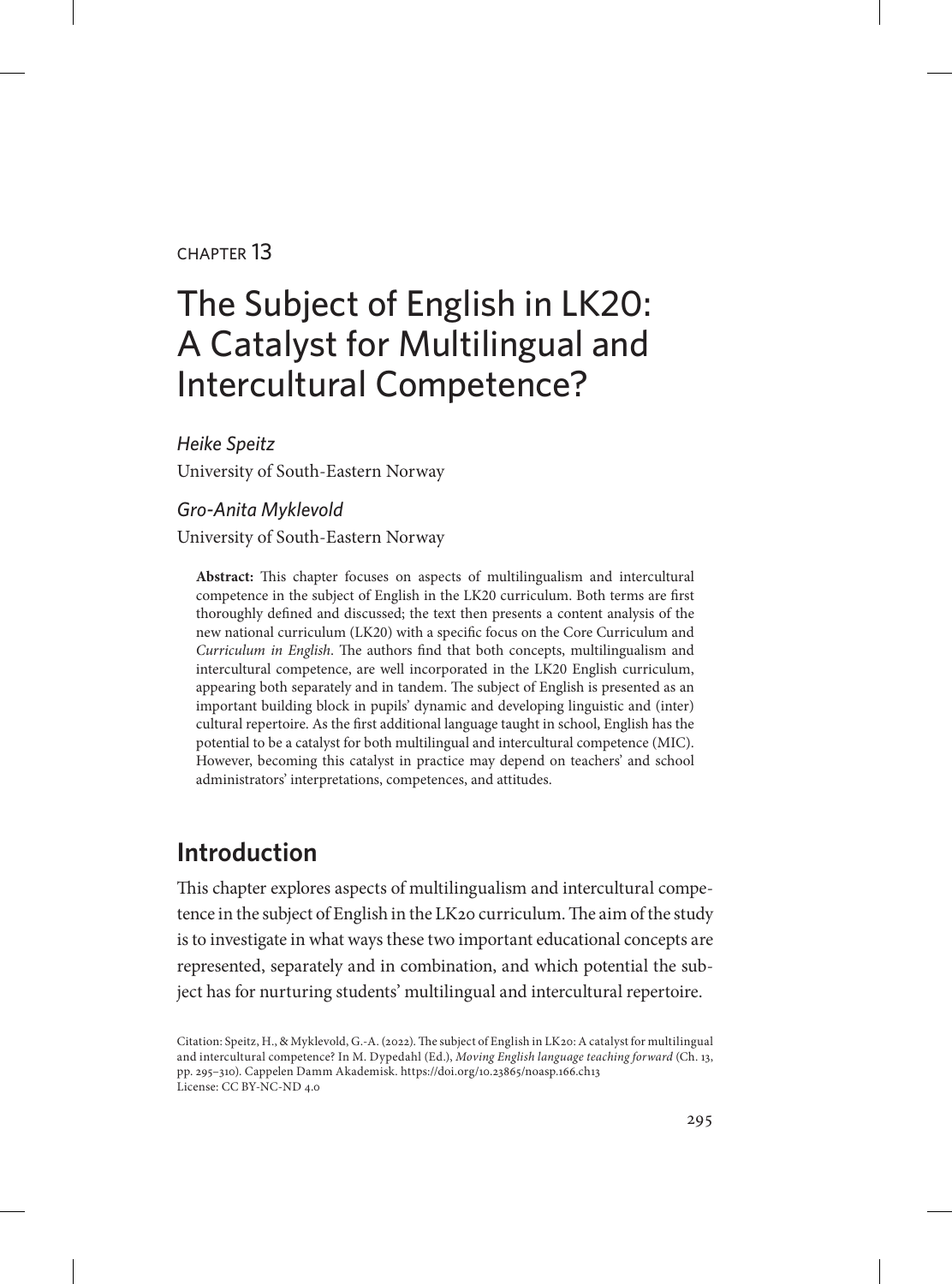For the past three decades, the Council of Europe (2001, 2018) has influenced curriculum development in Europe. The Council of Europe claims that "[a]ctions seek not only to promote language learning but also to secure and strengthen language rights, deepen mutual understanding, consolidate democratic citizenship and contribute to social cohesion" (Council of Europe, n.d.). Since the publication of the *Common European Framework of Reference for Languages* (hereafter CEFR), an important aim has been to promote social inclusion through plurilingual and intercultural education (Council of Europe, 2018, p. 157). According to this approach, as a person's experience of language in cultural contexts develops and expands, from home language(s) to the language(s) of society and languages of other peoples (whether learned at school or through direct experience), "he or she does not keep these languages and cultures in strictly separated mental compartments, but rather builds up a communicative competence to which all knowledge and experience of language contributes and in which languages interrelate and interact" (CEFR Section 1.3).

Similarly, in Norway, national curricula have been influenced by the Council of Europe's aims with respect to language education policy. Since the reform of upper-secondary education in Norway in 1994 (R94), and subsequently in the all-encompassing school reform of 2006 called *Kunnskapsløftet* (LK06) and its renewal in 2020 called *Fagfornyelsen* (LK20), national curricula were significantly inspired by Council of Europe policy and activities.

Multilingual and intercultural competence are both stressed as important educational goals in the CEFR (Council of Europe, 2001, 2018); therefore, they are also stressed in curriculum reform in Norway (LK06; LK20). Interestingly, the Council of Europe views these two concepts as one when it claims that they constitute "the ability to use a plural repertoire of **linguistic and cultural resources** to meet communication needs or interact with other people, and enrich that repertoire while doing so" (Council of Europe, n.d., p. 10, emphasis added). The Council of Europe uses the terms *plurilingualism* and *multilingualism* for different perspectives (a topic to which we will return in the Theory section).

Internationally, the two concepts of multilingualism and intercultural competence have been among the "hot" topics of the past decade. This may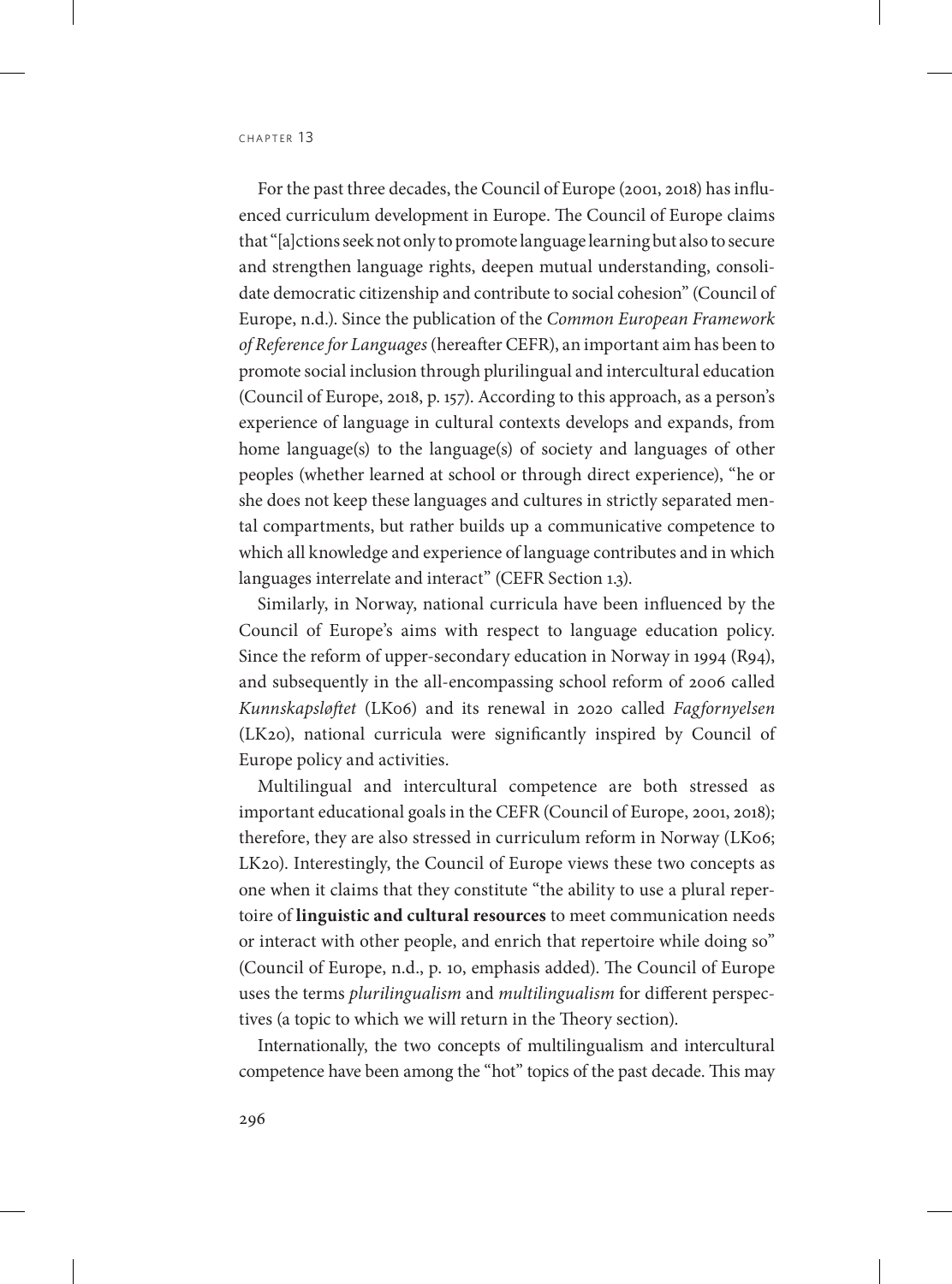be due to several causes, which include globalization, increased mobility, international conflicts, migration, and political crises. These changes have made societies more multilingual, and the need for knowledge about social inclusion and intercultural communication has become more prominent (Kramsch, 2019; Weber & Horner, 2012). However, even though "the multilingual turn" (May, 2014) is promoted in research and language policy, some researchers claim that there remains a monolingual bias in practice (Kachru, 1994; Kirsch et al., 2020). This illustrates a discrepancy between the research and policy field on the one side and the practice field on the other, regarding both intercultural competence and multilingual competence (Cummins & Persad, 2014; Lundberg, 2019; Myklevold & Speitz, 2021; Simensen, 2003). Furthermore, aspects of multilingualism may be subject to political and social dilemmas (Berthélé, 2021; Kelly, 2015). One of the dilemmas in the practice field is that students are sometimes reluctant to use their full multilingual competence in class (Čeginskas, 2010; Liu & Evans, 2015; Myklevold & Speitz, 2021); another is that teachers report that they are insecure as to what multilingualism is, as they have not received any training in this area (Myklevold & Speitz, 2021). Having this as a background, the present chapter will analyze the policy level, i.e. the English language curriculum (LK20) and explore the following question: In which ways have the concepts of multilingual and intercultural competence been incorporated in English as a subject in Norway's latest educational reform (LK20)?

In order to be able to investigate the two terms *multilingualism* and *intercultural competence* in this text, these concepts need to be defined; moreover, it is necessary to discuss the role they play in contemporary theory about language learning.

# **Theory**

We begin by looking at the term *multilingualism* itself. Multilingualism is a complex phenomenon, one that is multifaceted and therefore hard to define. The Council of Europe uses the term *multilingualism* when it involves a societal dimension, as in "the coexistence of different languages in a given society" (Council of Europe, 2001, p. 4), and *plurilingualism* when talking about an individual's language repertoire (Council of Europe, 2001).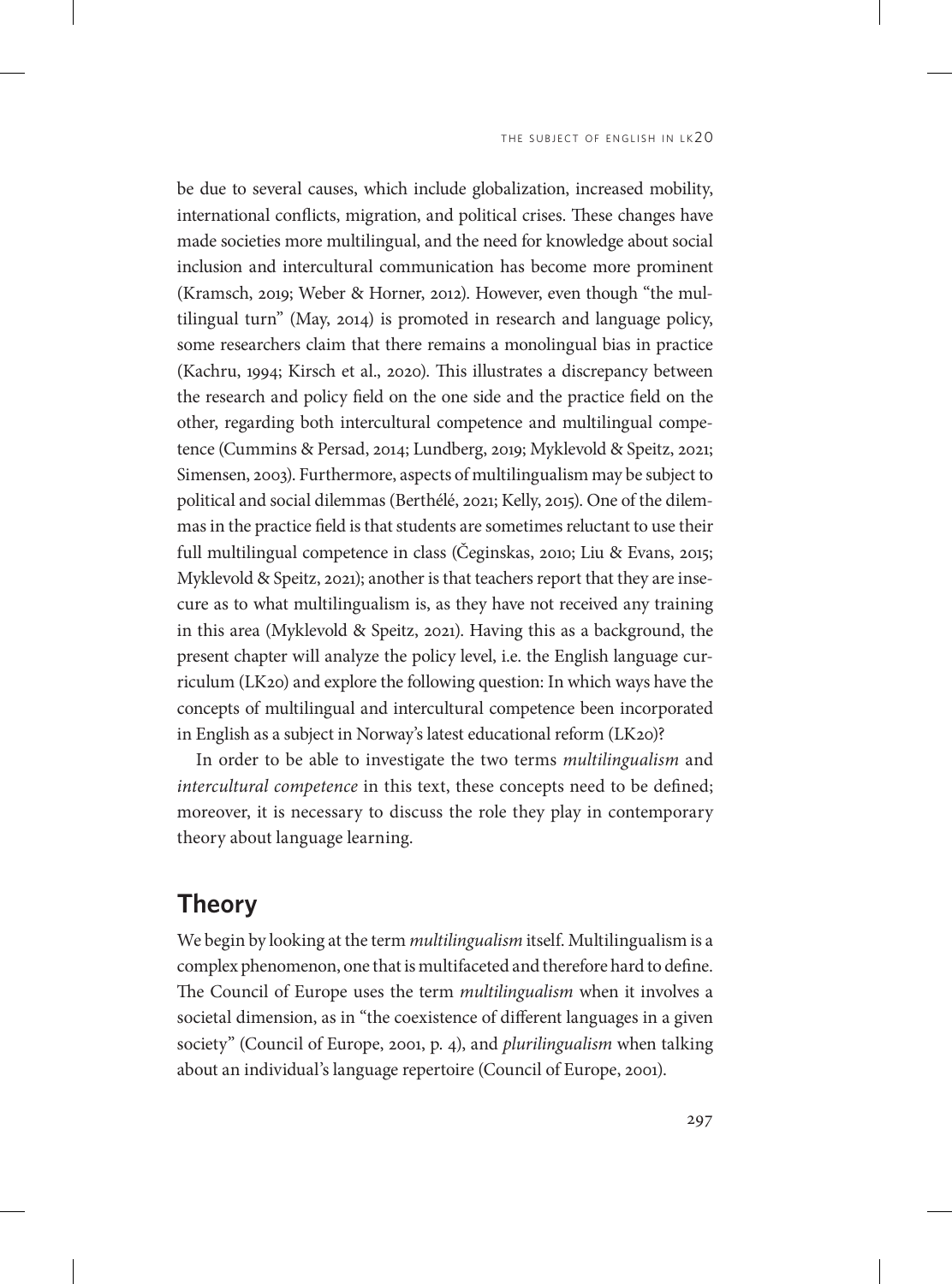Several definitions tend to "count" the number of languages any individual possesses either actively or passively, as seen in Li's definition that, "Anyone who can communicate in more than one language, be it active (through speaking and writing) or passive (through listening and reading)" (Li 2008, p. 4). Yet other definitions of multilingualism involve issues such as (multilingual) identity (Aronin & Laoire, 2004; Rutgers et al. 2021), as when it is argued that language "represents and mediates the crucial element of identity" (Aronin & Laoire, 2004, p. 1). Norton (2013) connects language learning and identity to the language learning context, including power relations in the social world (e.g., status of languages) and social interaction.

Other scholars distinguish between linguistic identity and multilingual identity; they define these two as "associated but different; linguistic identity refers to the way one identifies (or is identified by others) in each of the languages in one's linguistic repertoire, whereas a multilingual identity is an 'umbrella' identity, where one explicitly identifies as multilingual precisely because of an awareness of the linguistic repertoire one has" (Fisher et al., 2018, p. 2). Tiurikova et al. (2021) also discuss language and identity when they relate open-mindedness to L3-learning at school and multilingual identity (p. 1).

Some researchers also link multilingualism to *metacognition* since it involves cognitive processes associated with comparing, assessing, and juxtaposing several languages in one's multilingual repertoire (Haukås, 2018; Jessner, 2018; Myklevold, 2022). While metacognition may be defined in different ways, it frequently involves a consciousness dimension and an "awareness of and reflections about one's knowledge, experiences, emotions and learning" (Haukås et al., 2018, p. 1). In other words, multiple language learning often involves a comparative and metalinguistic perspective. A multilingual teaching pedagogy, for example, including the identification of cognates across previously learnt languages, might be linked to making students more metalinguistically aware of the broad vocabulary they already have in their multilingual repertoires (Myklevold, 2022).

In this text we define multilingualism in a holistic and broad sense, incorporating both its individual and social dimensions as well as aspects of identity and metacognition. We also include dialects and varieties of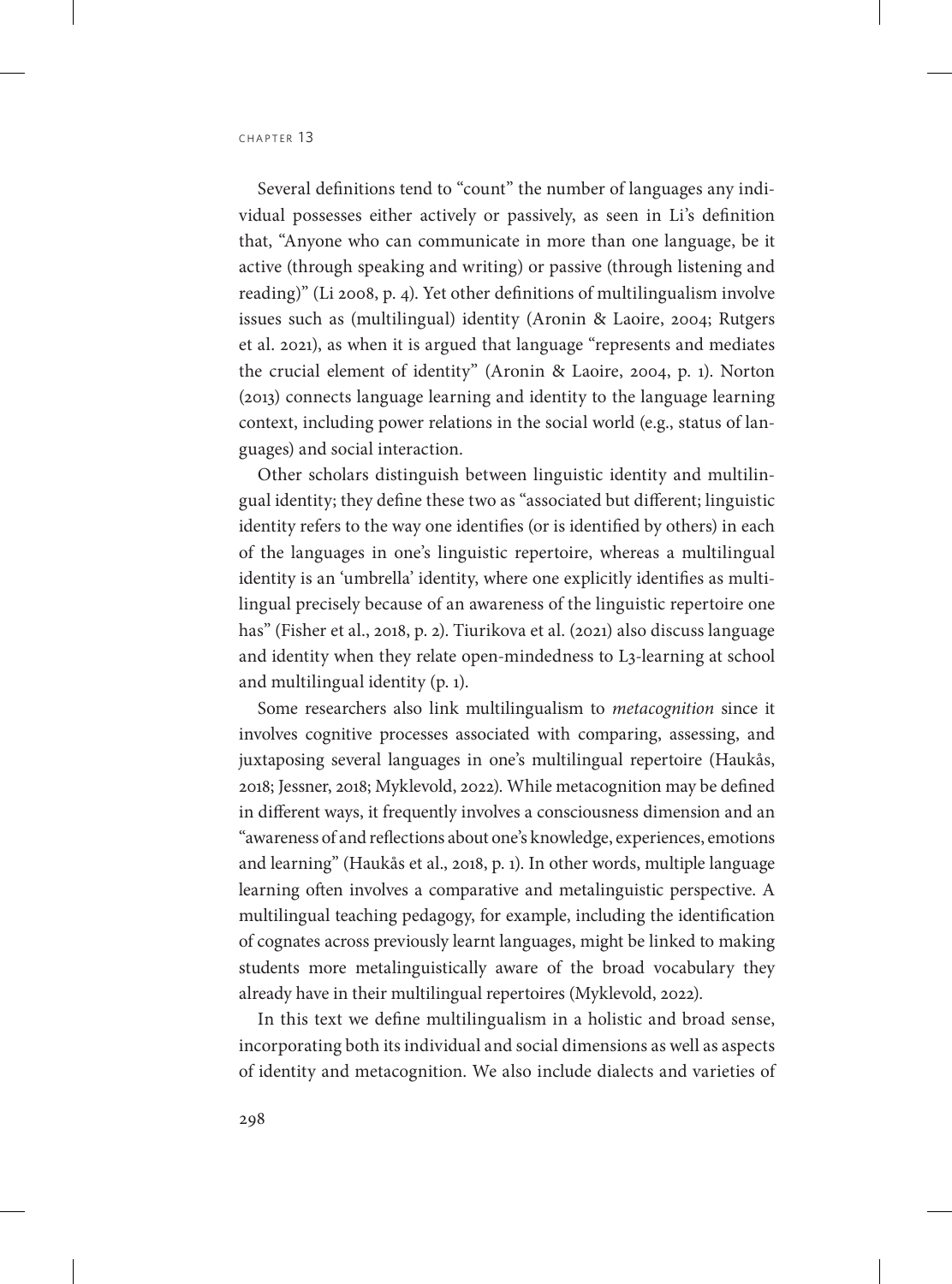languages that the individuals may have in their repertoires. Since pupils in Norway are exposed to many different dialects and Nordic languages, such as Swedish and Danish, and learn English from Year 1, we view *all* students, including those in mainstream classrooms, as multilingual (Haukås & Speitz, 2020, Myklevold & Speitz, 2021).

Next, we move on to the other main concept in our analysis, namely intercultural competence. Our understanding of the term *intercultural competence* follows the definition by Dypedahl (2019). It is: "the ability to relate constructively to people who have mindsets and/or communication styles that are different from one's own" (p. 102). The reason for the choice of the verb "to relate" in this definition is twofold: 1) intercultural competence in interaction with people, and in 2) interpretation of actions and words through texts (Dypedahl & Bøhn, 2020, p. 81).

Øyvind Dahl poses an important question, asking, "Is culture something we have or something we do?" (Dahl, 2014, n.p.), arguing for a middle position between a descriptive essentialist approach, where culture is something static, and a dynamic constructivist approach, where culture is fluid. All language users may in this view be affiliated with various groups or cultures, depending on contexts. According to Dypedahl and Lund (2020), intercultural communication "is understood as any dialogue in which tension may occur as a result of different lenses" (p. 19). It can, consequently, also be linked to the concept of democratic citizenship.

Michael Byram's (1997) model of Intercultural Communicative Competence (ICC) in language learning has undoubtedly had a strong influence on the activities of the Council of Europe. It includes five elements ("*savoirs*"); attitudes (*savoir être*), knowledge (*savoirs*), skills of interpreting and relating (*savoir comprendre*), skills of discovery and interaction (*savoir apprendre/faire*), and critical cultural awareness (*savoir s'engager*). Although Byram's model has been much discussed and criticized, among other things for being too harmony-centered, which may cause learning processes that are shallow (Hoff, 2019), it is still used and referred to frequently. Lund (2008) claims that most theorists "agree with Byram that the concept has to do with attitudes, skills and knowledge" (p. 3), and Dypedahl and Lund (2020) confirm a considerable consensus among scholars with regard to central elements of intercultural competence (p. 20).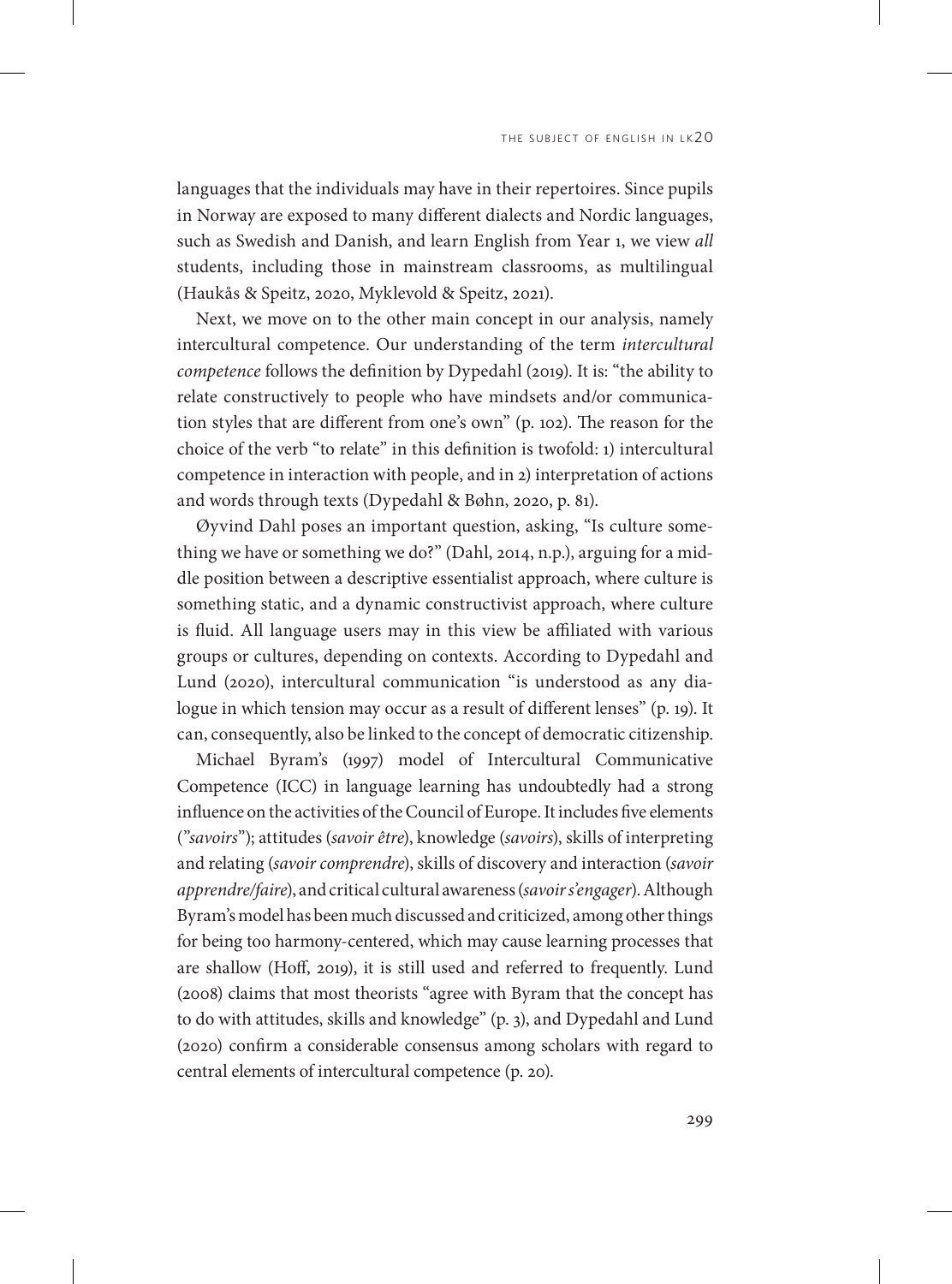At the same time as both intercultural competence and multilingualism have received increasing attention in research and curricula, some scholars are now asking for critical approaches to these phenomena. For example, in the field of multilingualism, it is argued that too much research has only focused on the benefits of multilingualism (Berthelé, 2021; Kelly, 2015; McNamara, 2011; Myklevold & Speitz, 2021), and that there has been a selective and celebratory discourse that should be addressed in the field (Berthelé, 2021). Further, even though multilingualism has cognitive and social benefits, it is claimed that "multilingual education is a truly challenging enterprise" (Aronin, 2019, p. 1). With this in mind, the present text involves a critical investigation of representations of multilingual and intercultural competence in the English subject curriculum.

# **Method**

Data were collected through a content analysis of the new national curriculum (LK20), placing a specific focus on the Core Curriculum and the English subject curriculum. As Bowen argues, documents are "stable, 'non-reactive' data sources, meaning that they can be read and reviewed multiple times and remain unchanged by the researcher's influence or research process" (Bowen, 2009, p. 31). Content analysis was chosen in order to analyze how multilingual and intercultural competence is depicted, defined, and operationalized in the subject curriculum of English. We have mainly focused on English as a compulsory subject for all students in Norway from Year 1 to Vg1 (Year 11), since we concentrate on the multilingual repertoires of all students present in mainstream classrooms.

The present content analysis includes a) a scrutiny of aspects of multilingualism and intercultural competence in the overarching Core Curriculum, and b) an analysis of representations of multilingualism, multilingual competence, and intercultural competence in the national subject curriculum in English. According to Cavanagh, central to content analysis is "the distillation, through analysis, of words into fewer content-related categories" (Cavanagh, 1997, p. 5). The presence of certain words, expressions, and themes was analyzed, e.g., "comparing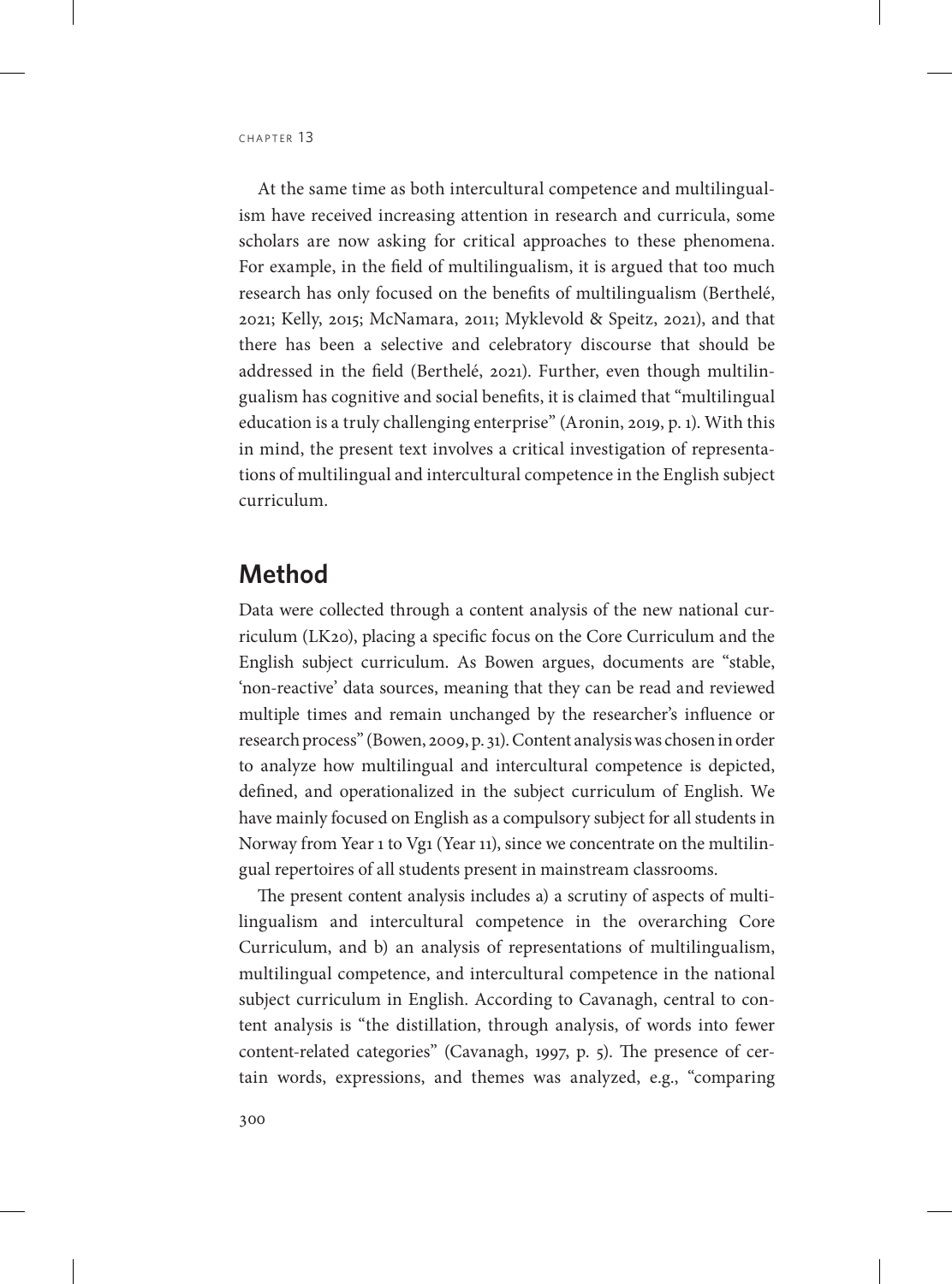languages" or "intercultural understanding". The findings were then assigned to separate and intersectional concepts (see Figure 1, Model of multilingual and intercultural competence (MIC)).

# **Findings and discussion**

As previously mentioned, the research question explored was: "In which ways have the concepts of multilingual and intercultural competence been incorporated in English as a subject in Norway's latest educational reform (LK20)?". Therefore, in the following we are first going to look into aspects of multilingualism, then aspects of intercultural competence, and, finally, examples where both concepts appear "in tandem", i.e., where they are presented in the same utterances and contexts.

The overarching Core Curriculum in LK20 stipulates that, "All pupils shall experience that being proficient in a number of languages is a resource […]" (Norwegian Directorate for Education and Training, 2017). In addition, in the new *Curriculum in English*, a significant and recurring competence aim is the following: "The pupil is expected to be able to use knowledge of similarities between English and other languages with which the pupil is familiar in language learning" (Norwegian Directorate for Education and Training, 2019). This important competence aim, which is included, in variations, from Year 2 to Vg1 (Year 11), alludes to the fact that there are many languages present in contemporary EFL classrooms in Norway, and that all of them are intended to be recognized as a part of pupils' linguistic repertoire.

Moving on to the three core elements of the *Curriculum in English* – "Communication", "Language learning", and "Working with texts in English" – we can observe a strong focus on language aspects in the first two elements: "The pupils shall experience, use and explore the language from the very start" (core element "Communication"), or "Language learning refers to developing language awareness and knowledge of English as a system, and the ability to use language learning strategies" (core element "Language learning"). A multilingual aspect is also included in the description of language learning: "Language learning refers to identifying connections between English and other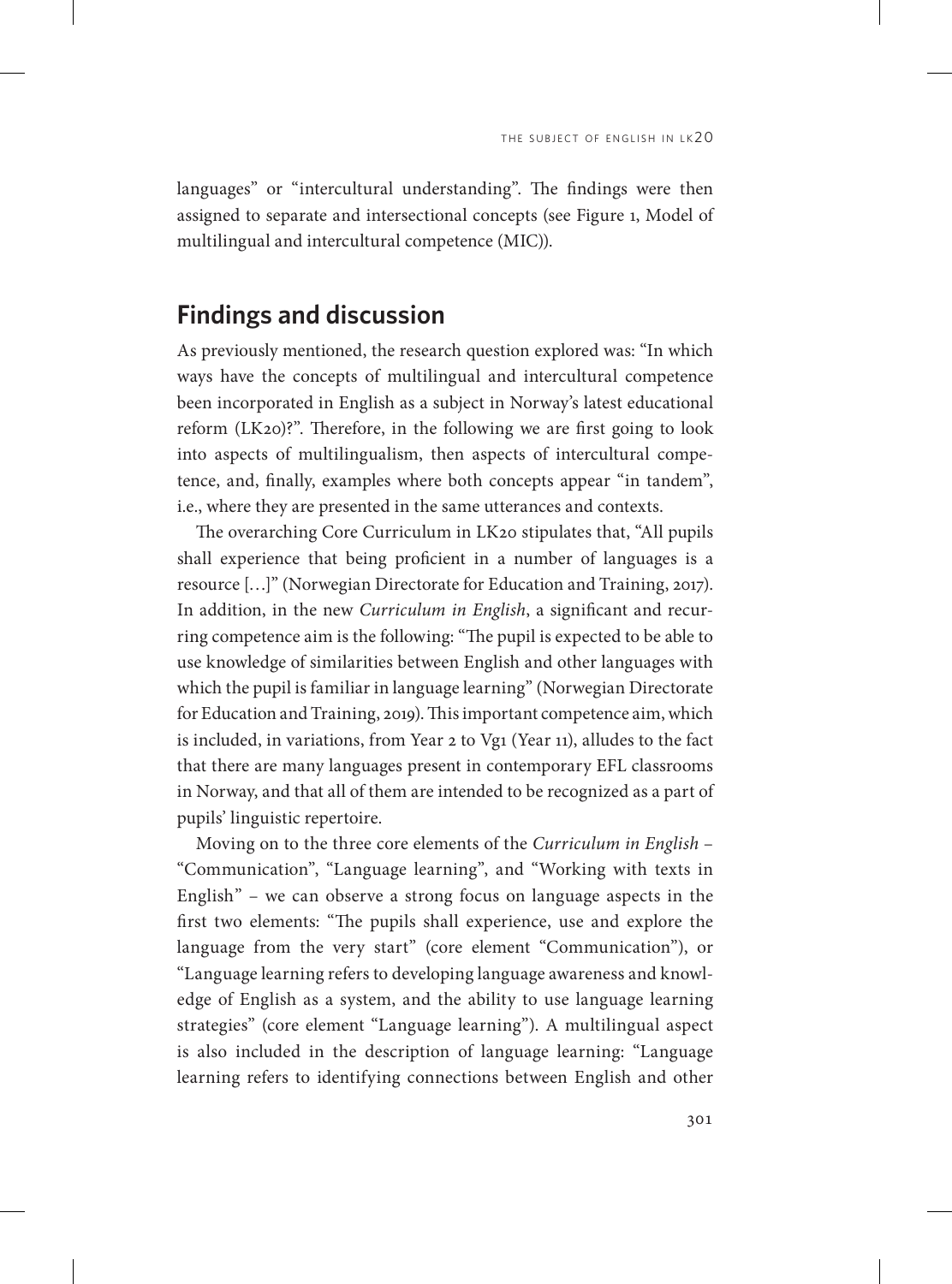languages the pupils know and to understanding how English is structured". In this description there seems to be an underlying assumption about metacognition in language learning, suggesting that comparing languages may increase students' language awareness (Haukås et al., 2018; Jessner, 2018).

As already mentioned above, an element of comparing languages is consistently represented in the competence aims for English: Already after Year 2, the curriculum states: "The pupil is expected to be able to find words that are common to English and other languages with which the pupil is familiar". This aim is repeated on all levels (after Year 4, and after Year 7), with variations and increasing complexity. After Year 10, the respective competence aim states that "the pupil is expected to be able to explore and describe some linguistic similarities and differences between English and other languages the pupil is familiar with and use this in one's own language learning". This aspect is interesting with respect to multilingualism. It means that the pupils' first languages, either Norwegian or other home or everyday languages, are (officially) recognized and included in both their linguistic repertoire and language learning in school. This is very much in line with the Council of Europe's language policy recommendations (Council of Europe, 2001, 2018) presented earlier in this chapter. It also means that *all* pupils are considered to be either multilingual or developing a multilingual repertoire (Haukås, in press; Haukås & Speitz, 2020).

Moving on to aspects of intercultural competence, the Core Curriculum in LK20 states that pupils shall "develop their language identity […]" and that language provides them with "a sense of belonging and cultural awareness" (Norwegian Directorate for Education and Training, 2017). The first sentences of the *Curriculum in English*, "Relevance and central values", pick up on the same aspects:

English is an important subject when it comes to cultural understanding, communication, all-round education and identity development. […] English shall help the pupils to develop an intercultural understanding of different ways of living, ways of thinking and communication patterns. (Norwegian Directorate for Education and Training, 2019)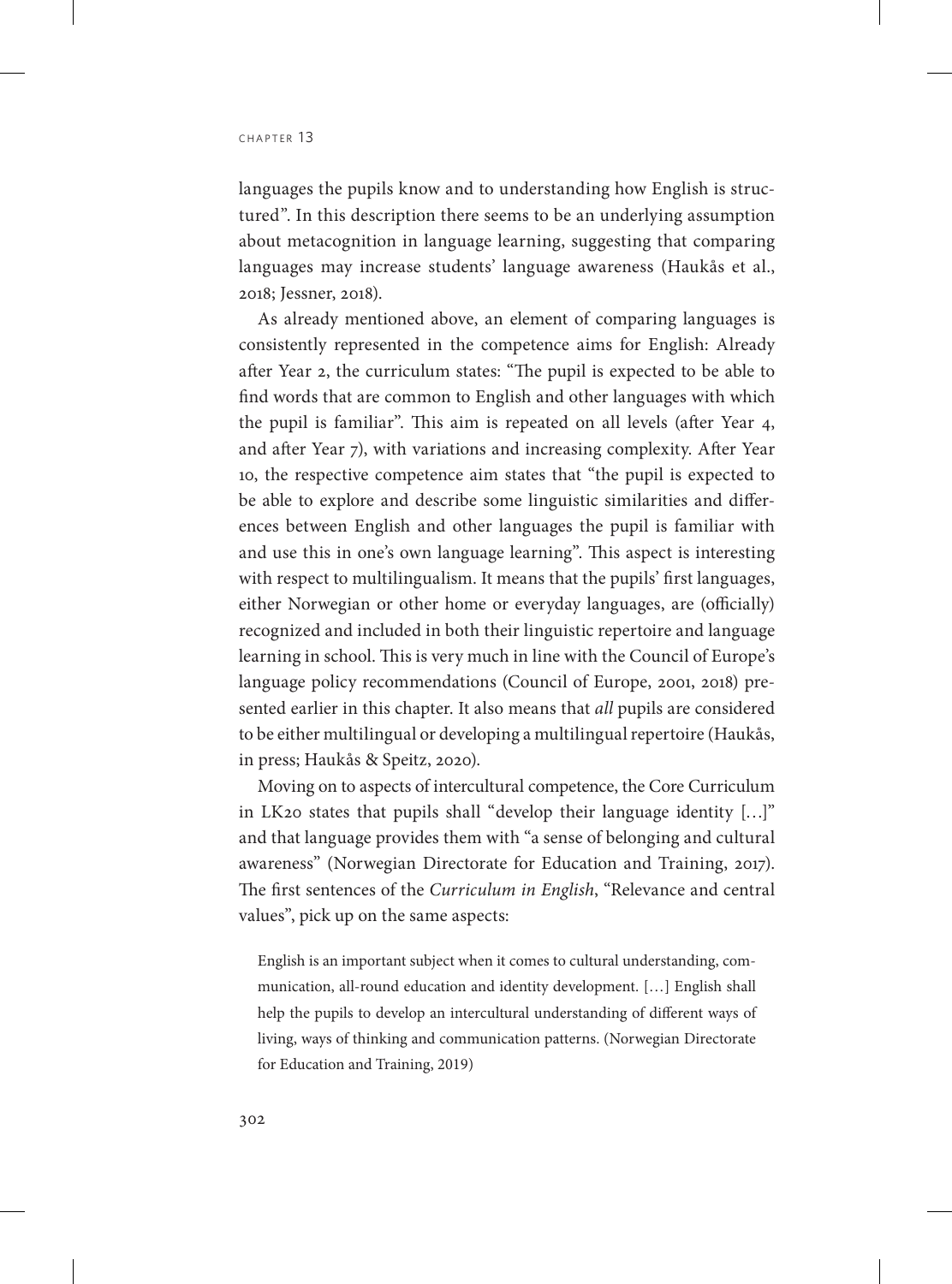Both *cultural understanding* and *intercultural understanding* are used as terms in this paragraph. The text continues to name similar aspects, including individual and societal values:

The subject shall develop the pupils' understanding that their views of the world are culture dependent. This can open for new ways to interpret the world, promote curiosity and engagement and help to prevent prejudice. (Norwegian Directorate for Education and Training, 2019)

These paragraphs from the introductory text to the English subject contain all five elements of Byram's intercultural communicative competence: attitudes (*savoir être*), knowledge (*savoirs*), skills of interpreting and relating (*savoir comprendre*), skills of discovery and interaction (*savoir apprendre/faire*), and critical cultural awareness (*savoir s'engager*) (Byram, 1997).

Next, unlike "comparing languages" (see above), intercultural aspects are not treated as consistently in the subject's competence aims. On the contrary their appearance is more sporadic, e.g. after Year 4, pupils are expected to "talk about some aspects of different ways of living, traditions and customs in the English-speaking world and in Norway". This representation of intercultural competence seems rather conservative in that it adheres almost exclusively to what Dahl labels "a descriptive essentialist approach" (Dahl, 2014, n.p.). Previously (for instance in LK06), the main geographical and cultural focus used to be on Great Britain, the USA, and other "English-speaking countries". Now, using the phrase "the Englishspeaking world" seems to be an attempt to widen a traditional and historical perspective. However, contrasting the English-speaking world and Norway seems odd because it does not take into consideration the view that Norway could easily be included in the English-speaking world.

Having looked at elements connected to *multilingualism* and aspects of *intercultural competence*, we will now move on to analyzing parts of the curriculum where the two terms are presented in the same utterances and contexts.

Both *multilingual* and *intercultural competence* are already highlighted in the introductory paragraph of the *Curriculum in English*, "Relevance and central values". They include individual and societal aspects, identity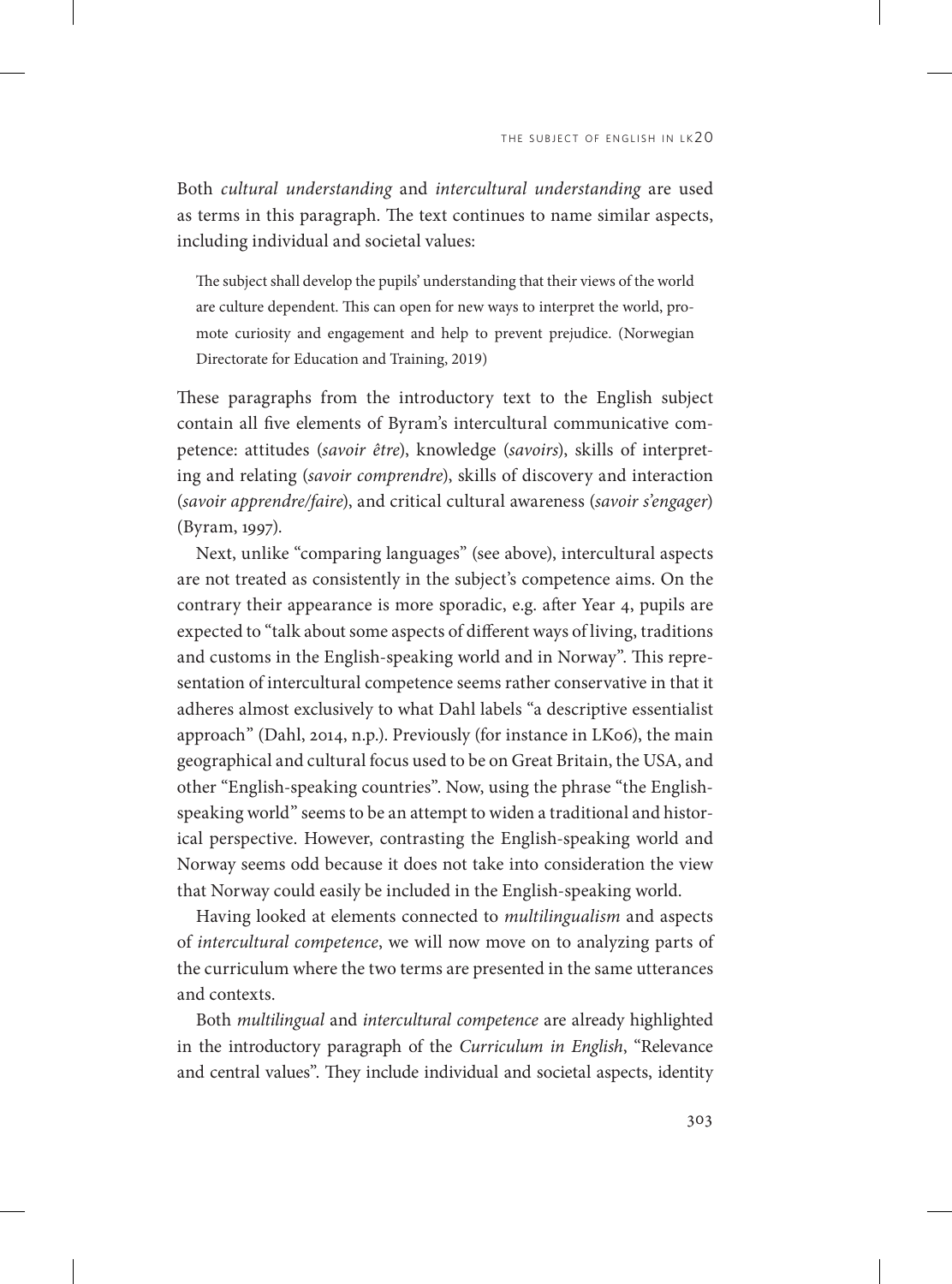development, and pupils' self-reflexiveness of their own worldviews. In addition, when the ability to speak several languages is described as an asset in education and society, the two terms appear together. In the latter perspective, multilingualism as an asset in society, the curriculum states its objective quite strongly by declaring that, "the students *shall* experience that the ability to speak several languages is an asset at school and in society in general" (Norwegian Directorate for Education and Training, 2019, emphasis added).

Whereas the first two core elements in English seem to focus mainly on linguistic aspects, the third one, "Working with texts in English", treats multilingualism and intercultural competence in combination:

By reflecting on, interpreting and critically assessing different types of texts in English, the pupils shall acquire language and knowledge of culture and society. Thus the pupils will develop intercultural competence enabling them to deal with different ways of living, ways of thinking and communication patterns. They shall build the foundation for seeing their own identity and others' identities in a multilingual and multicultural context. (Norwegian Directorate for Education and Training, 2019)

In this paragraph both aspects appear "in tandem" several times; interestingly, they also appear in connection with pupils' identity development. This part reflects section 1.2 on "Identity and cultural diversity" in the Core Curriculum (Norwegian Directorate for Education and Training, 2017), which states, "The teaching and training shall ensure that the pupils are confident in their language proficiency, that they develop their language identity […]". The curriculum hereby acknowledges, and even underscores, the view that all language learning happens in a heterogeneous, multilingual, and multicultural context, and that language learning, context and identity development are connected (Norton, 2013).

Interdisciplinary topics, two of which are included in the *Curriculum in English - "Health and life skills"*, and "Democracy and citizenship" – are worth looking at in this presentation of findings as well. The topic of "Health and life skills" aims at pupils' becoming able "to handle situations that require linguistic and cultural competence" as an element of experiencing achievement and thus developing a positive self-image and secure identity (Norwegian Directorate for Education and Training, 2019).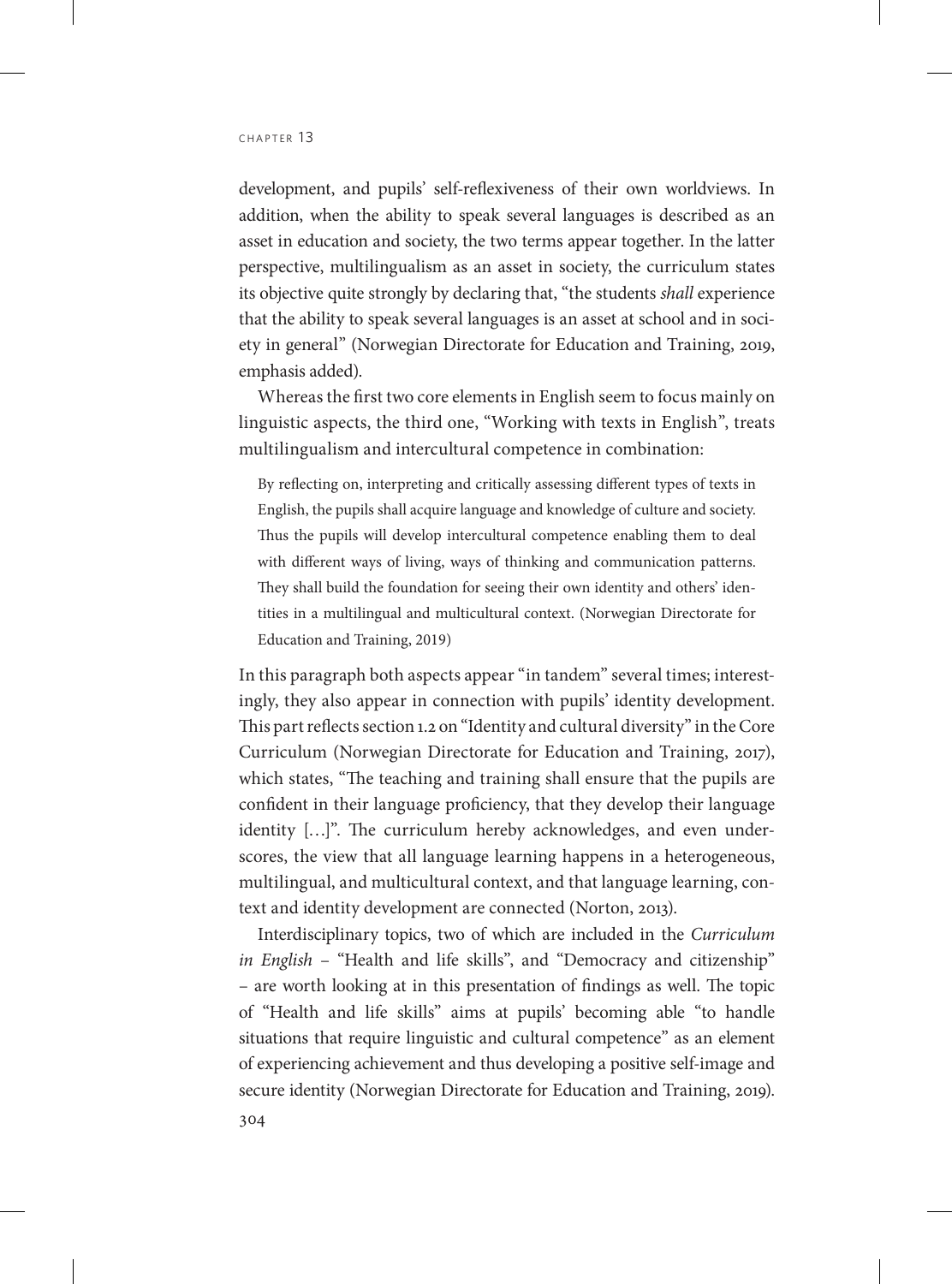This interdisciplinary topic primarily highlights an individual perspective. "Democracy and citizenship", on the other hand, is a topic concerned with pupils' view of the world and ability to communicate: "By learning English, the pupils can experience different societies and cultures by communicating with others around the world, regardless of linguistic or cultural background" (Norwegian Directorate for Education and Training, 2019). The curriculum's wording goes quite far in claiming that this experience may even help to prevent prejudices. Clearly, then, there are both individual and societal aspects included in these interdisciplinary topics.

Finally, and returning to the research question presented in the beginning, we can conclude that both concepts, multilingualism and intercultural competence, are well incorporated in the LK20 English curriculum, appearing in its text both separately and in tandem. The following figure visualizes our findings and shows how multilingual and intercultural aspects seem to contribute to a holistic, multilingual and intercultural competence (MIC) in the curriculum:



**Figure 1.** Model of Multilingual and Intercultural Competence (MIC)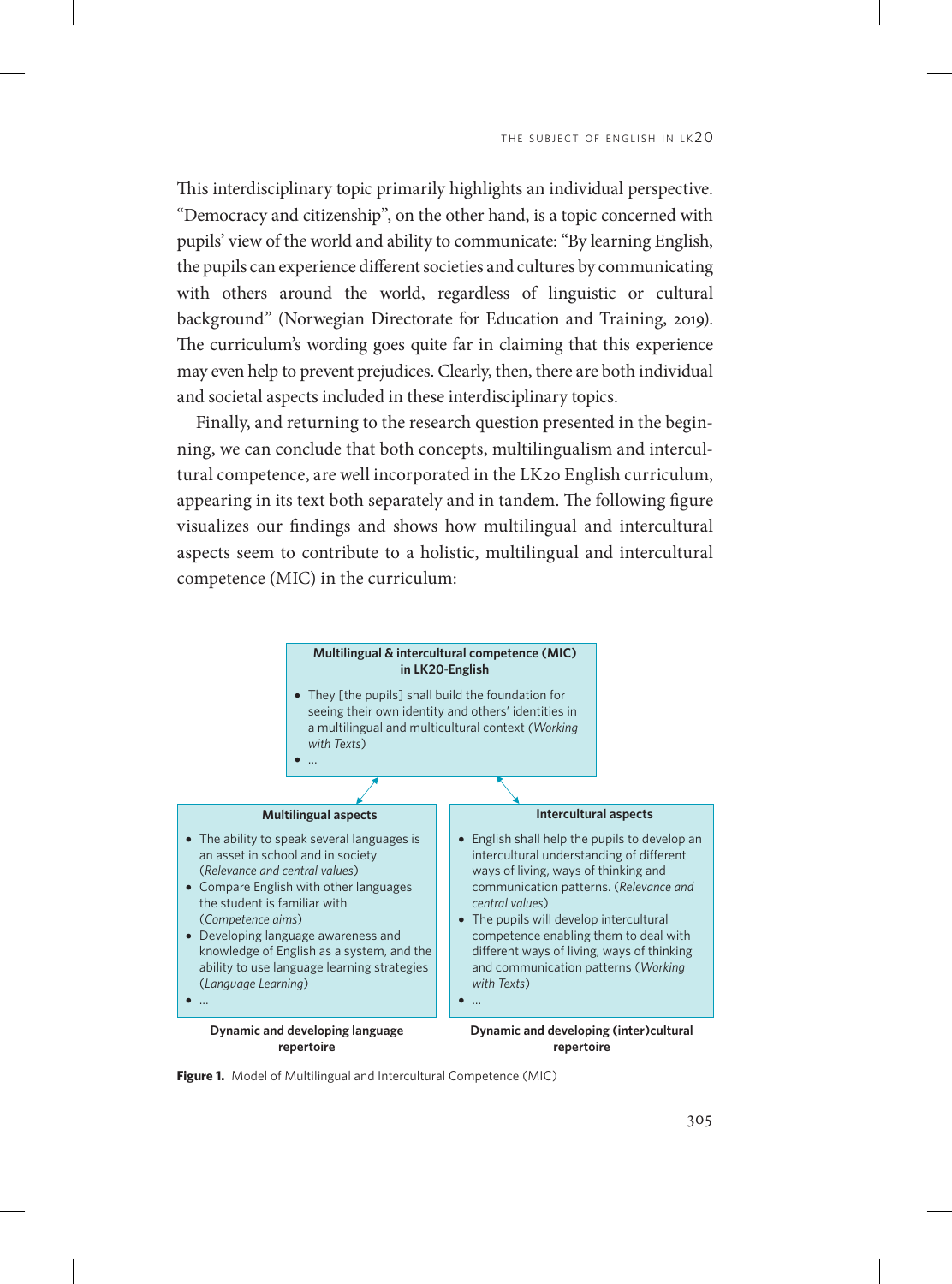According to these findings, English as a subject has the potential to be a catalyst for both multilingual and intercultural competence (MIC). The subject of English is presented as an important building block in pupils' dynamic and developing linguistic and (inter)cultural repertoire. More specifically, in English, multilingualism may be promoted by an active, metacognitive approach in the classroom, and through a validation and awareness of all students' multilingual identities (Fisher et al., 2018; Tiurikova et al., 2021). Different multilingual and intercultural repertoires should be valued equally; dialects and regional variants should also be included here. Intercultural competence in the English subject curriculum has a central position given that it encourages self-reflexive questions, moving perspectives in communication, and comparing cultures. It also includes attitudes, skills, and knowledge (Byram, 1997), providing a connection to students' identity development (Norton, 2013). Both concepts are also interlinked, as when it is stated that English "shall build the foundation for seeing their own identity and others' identities in a multilingual and multicultural context", and this shows the importance and opportunity that has been allotted to this particular subject. English is the first additional language studied by all pupils in school regardless of their home languages, and as such, it prepares the ground for more foreign languages to come.

### **Conclusions and future research**

The aim of this study has been to answer the question: In which ways have the concepts of multilingual and intercultural competence been incorporated in English as a subject in Norway's latest educational reform (LK20)?

Our analysis has shown that multilingualism and intercultural competence are promoted and represented both separately and in tandem in the English curriculum, and they are defined as goals for *all* students in the Norwegian state school system. Representations of both concepts include individual and societal aspects, such as identity, communication, intercultural awareness, and prejudice prevention. They prove to be quite close to the declared aims of the Council of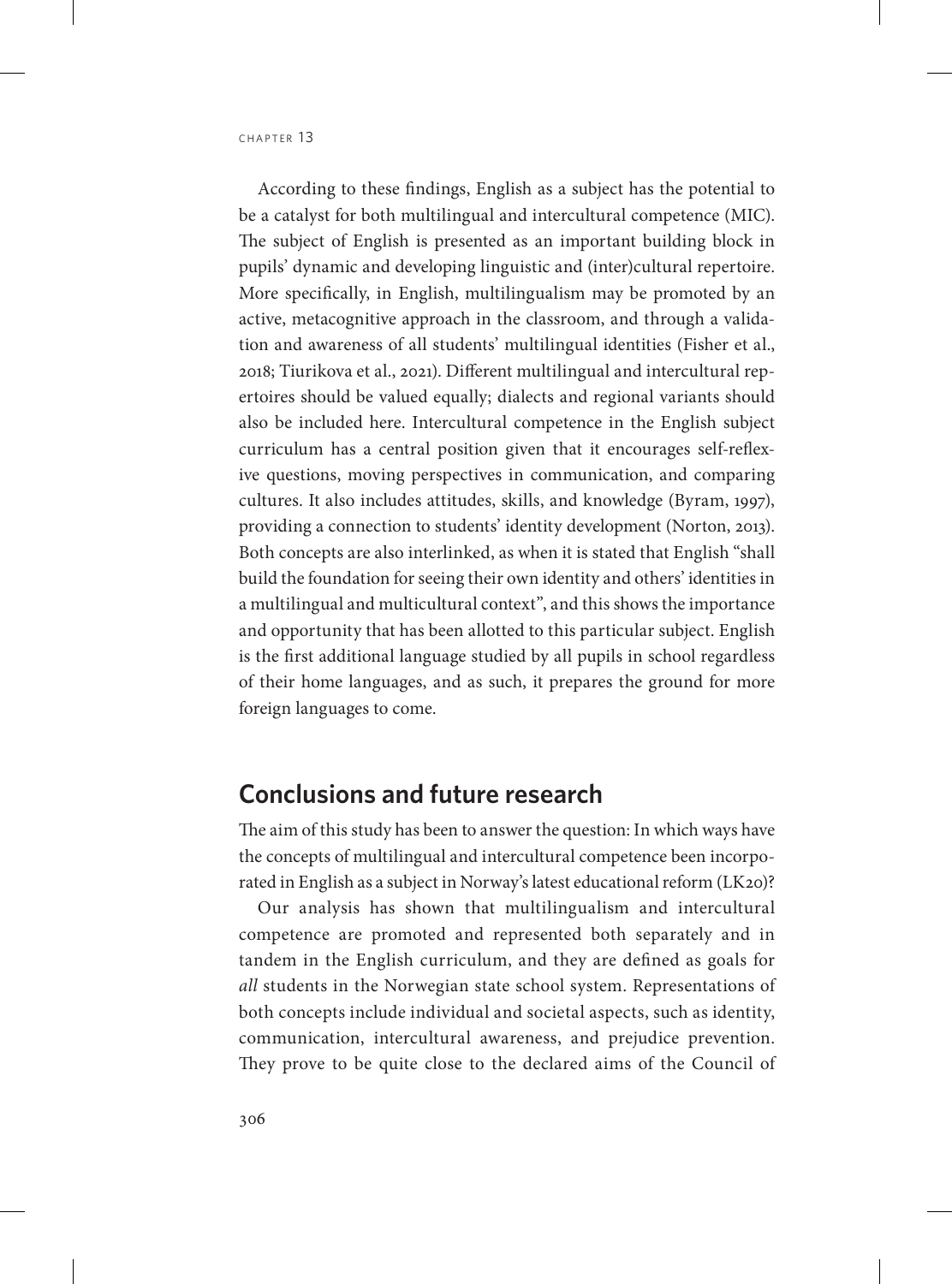Europe policy presented in the introduction, i.e., language learning, language rights, mutual understanding, democratic citizenship, and social cohesion.

Our findings indicate that English, as the first additional language taught to all pupils from Year 1, has, according to the LK20 curriculum, the potential to be a catalyst for developing pupils' multilingual and intercultural competence. Whether it will be allowed to be this catalyst in practice will depend on teachers and school administrations' interpretations, competence, and attitudes.

Interesting paths for future research could be, firstly, to explore *how* English can be used as a catalyst for further language learning. This would mean looking at language and intercultural repertoires in a holistic perspective, including, and cooperating with, all languages taught in school and encouraging students to include their home languages. Secondly, exploring how the concept of identity in a multilingual and multicultural context is understood or conceptualized in the practice field would be a fruitful future research avenue. Thirdly, examining the question of how pupils themselves consider their linguistic identity and developing linguistic and intercultural repertoire (Fisher et al., 2018) would be an interesting path to follow, as students' perceptions on this topic receive too little focus in current research.

However, as previously mentioned, it is also important to employ a critical viewpoint (Berthelé, 2021) when working in this area. Critical questions should be asked as to how these two educational concepts can be operationalized and assessed in language classrooms. To conduct empirical studies on how educational stakeholders, such as students and teachers, perceive and relate to multilingual and intercultural competence would assist us in gaining a deeper knowledge of these concepts in contemporary and future classrooms.

## **References**

Aronin, L. (2019). Challenges in multilingual education: Streamlining affordances through Dominant Language Constellations. *Stellenbosch Papers in Linguistics Plus*, *58*, 235–256.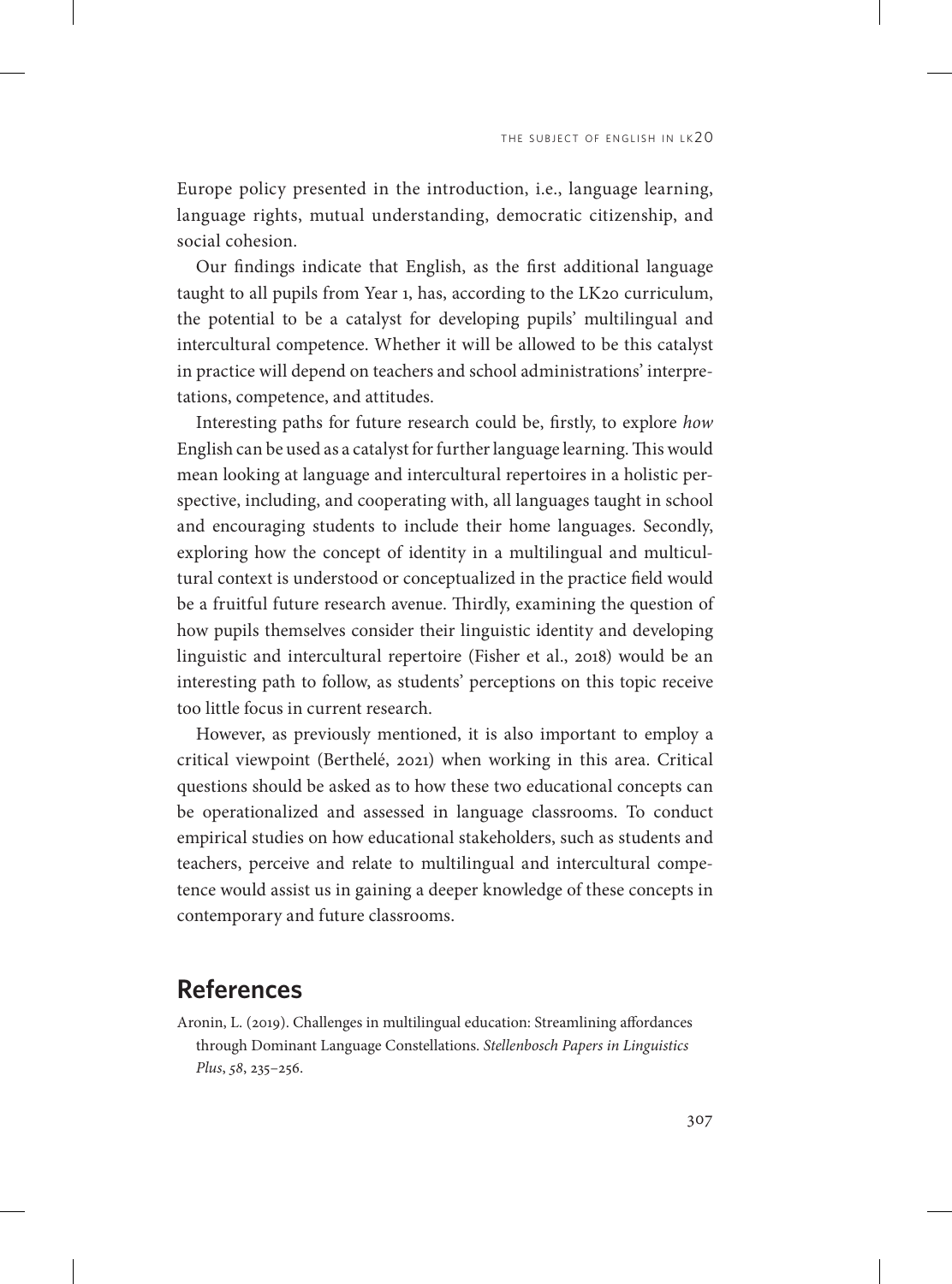- Aronin, L., & Laoire, M. O. (2004). Exploring multilingualism in cultural contexts: Towards a notion of multilinguality. In C. Hoffman & J. Ytsma (Eds.), *Trilingualism in family, school and community* (pp. 11–29). Multilingual Matters
- Berthelé, R. (2021). The selective celebration of linguistic diversity: Evidence from the Swiss language policy discourse. *Journal of Multilingual and Multicultural Development*, *42*(2), 125–136. <https://doi.org/10.1080/01434632.2020.1715989>

Bowen, G. (2009). Document analysis as a qualitative research method. *Qualitative Research Journal*, *9*(2), 27–40.<https://doi.org/10.3316/QRJ0902027>

- Byram, M. (1997). *Teaching and assessing intercultural communicative competence*. Multilingual Matters.
- Cavanagh, S. (1997). Content analysis: concepts, methods and applications. *Nurse Researcher*, *4*(3), 5–16.
- Ceginskas, V. (2010). Being 'the strange one or 'like everybody else': School education and the negotiation of multilingual identity. *International Journal of Multilingualism*, *7*(3), 211–224. [https://www.tandfonline.com/doi/](https://www.tandfonline.com/doi/full/10.1080/14790711003660476) [full/10.1080/14790711003660476](https://www.tandfonline.com/doi/full/10.1080/14790711003660476)
- Council of Europe. (2001). *Common European framework of reference for languages: Learning, teaching, assessment*. [https://www.coe.int/en/web/common-european](https://www.coe.int/en/web/common-european-framework-reference-languages)[framework-reference-languages](https://www.coe.int/en/web/common-european-framework-reference-languages)
- Council of Europe. (2018). *Common European framework of reference for languages: Learning, teaching, assessment – Companion volume*. Council of Europe Publishing. <https://www.coe.int/en/web/common-european-framework-reference-languages>
- Council of Europe. (n.d.). *Council of Europe Language policy*. [https://www.coe.int/](https://www.coe.int/en/web/language-policy/overview) [en/web/language-policy/overview](https://www.coe.int/en/web/language-policy/overview)
- Cummins, J., & Persad, R. (2014). Teaching through a multilingual lens: The evolution of EAL policy and practice in Canada. *Education Matters: The Journal of Teaching and Learning*, *2*(1), 1–40.
- Dahl, Ø. (2014). Is culture something we have or something we do? From descriptive essentialist to dynamic intercultural constructivist communication. *Journal of Intercultural Communication*, *36*.
- Dypedahl, M. (2019). Intercultural communication skills. In T. Burner, C. Carlsen, & K. Kverndokken (Eds.), *101 ways to work with communicative skills* (pp. 99–112). Fagbokforlaget.
- Dypedahl, M., & Bøhn, H. (2020). Intercultural competence and culture. In C. Carlsen, M. Dypedahl, & S. H. Iversen (Eds.), *Teaching and Learning English* (pp. 81–99). Cappelen Damm Akademisk.
- Dypedahl, M., & Lund, R. (Eds.). (2020). *Teaching and learning English interculturally.* Cappelen Damm Akademisk.
- Fisher, L., Evans, M., Forbes, K., Gayton, A., & Liu, Y. (2018). Participative multilingual identity construction in the language classroom: A multi-theoretical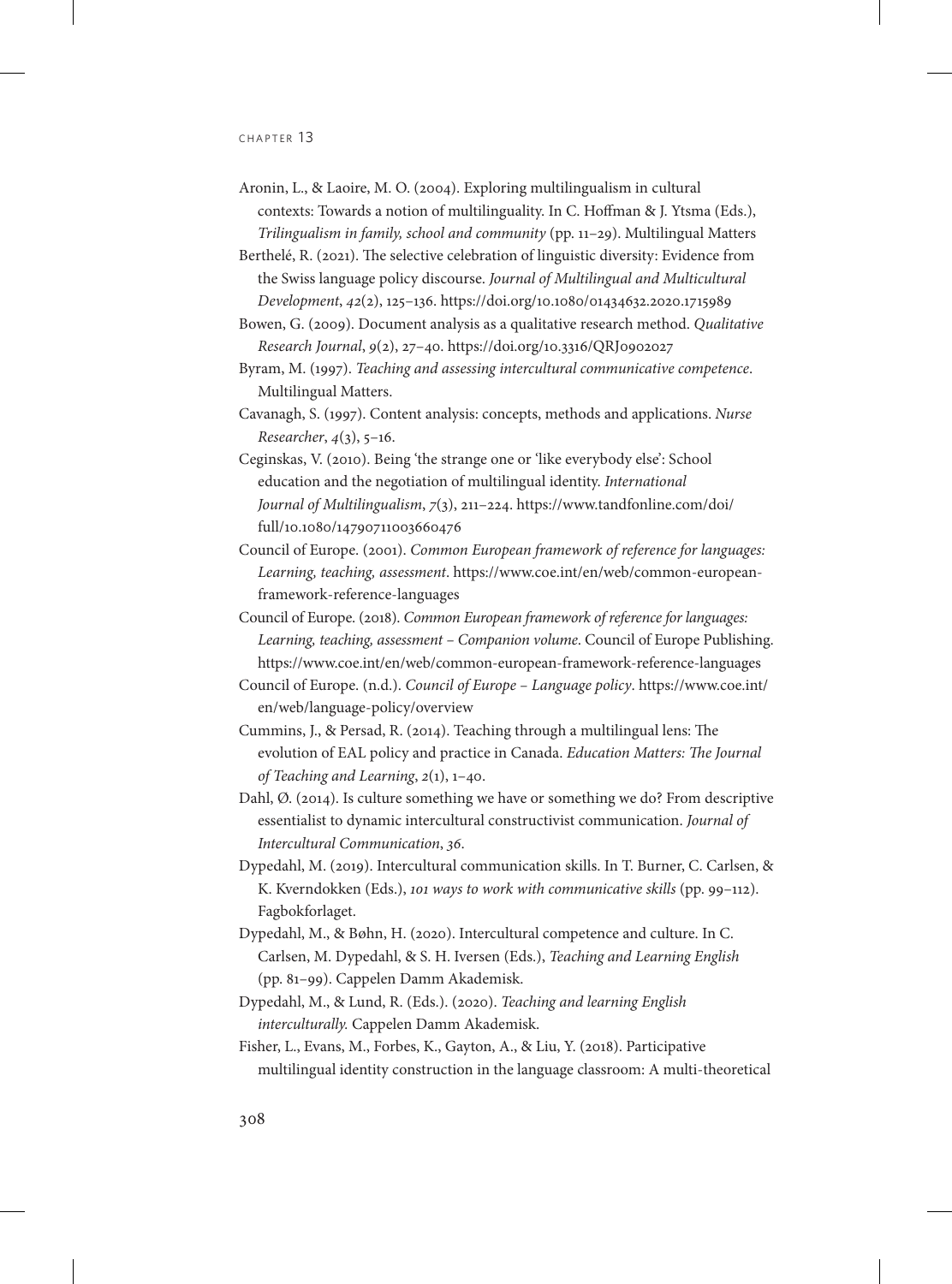conceptualisation. *International Journal of Multilingualism*. [https://doi.org/10.](https://doi.org/10.1080/14790718.2018.1524896) [1080/14790718.2018.1524896](https://doi.org/10.1080/14790718.2018.1524896)

- Haukås, Å. (2018). Metacognition in language learning and teaching: An overview. In Å. Haukås, C. Bjørke, & M. Dypedahl (Eds.), *Metacognition in language learning and teaching* (pp. 11–30). Routledge.
- Haukås, Å. (in press). Who are the multilinguals? Students' definitions, selfperceptions and the public debate. In W. Bennett & L. Fisher (Eds.), *Multilingualism and identity: Interdisciplinary perspectives*. Cambridge University Press.
- Haukås, Å., Bjørke, C., & Dypedahl, M. (Eds.). (2018). *Metacognition in language learning and teaching*. Routledge.
- Haukås, Å., & Speitz, H. (2020), Plurilingual learning and teaching. In C. Carlsen, M. Dypedahl, M., & S. H. Iversen (Eds.), *Teaching and learning English* (2nd ed.) (pp. 61–80). Cappelen Damm Akademisk.
- Hoff, H. E. (2019). *Rethinking approaches to intercultural competence and literary reading in the 21st century English as a foreign language classroom*. [Doctoral dissertation, University of Bergen].<http://hdl.handle.net/1956/20799>
- Jessner, U. (2018). Metacognition in multilingual learning: A DMM perspective. In Å. Haukås, C. Bjørke, & M. Dypedahl (Eds.), *Metacognition in Language Teaching and Learning* (pp. 31–47). Routledge.
- Kachru, Y. (1994). Monolingual Bias in SLA Research. *TESOL Quarterly*, *28*(4), 795–800.
- Kelly, M. (2015). Challenges to multilingual language teaching: Towards a transnational approach. *European Journal of Language Policy, 7*(1), 65–83. https://www.muse.jhu.edu/article/585547
- Kirsch, C., Aleksic, G, Mortini, S., & Andersen, K. (2020). Developing multilingual practices in early childhood education through professional development in Luxembourg. *International Multilingual Research Journal.* [https://doi.org/10.1080/](https://doi.org/10.1080/19313152.2020.1730023) [19313152.2020.1730023](https://doi.org/10.1080/19313152.2020.1730023)
- Kramsch, C. (2019). Language and culture in second language learning. In F. Sharifan (Ed.), *The Routledge handbook of language and culture* (pp. 403–416). Routledge.
- Li, W. (2008). Research perspectives on bilingualism and multilingualism. In W. Li & M. Moyer (Eds.), *The Blackwell handbook of research methods on bilingualism and multilingualism* (pp. 3–17). Blackwell.
- Liu, Y., & Evans, M. (2015). Multilingualism as legitimate shared repertoires in school communities of practice: Students' and teachers' discursive constructions of languages in two schools in England. *Cambridge Journal of Education*, *46*(4), 553–568. https://doi.org/10.1080/0305764X.2015.1091441
- Lund, R. E. (2008). Intercultural competence an aim for the teaching of English in Norway? *Acta Didactica Norge*, *2*(1), Art. 9.